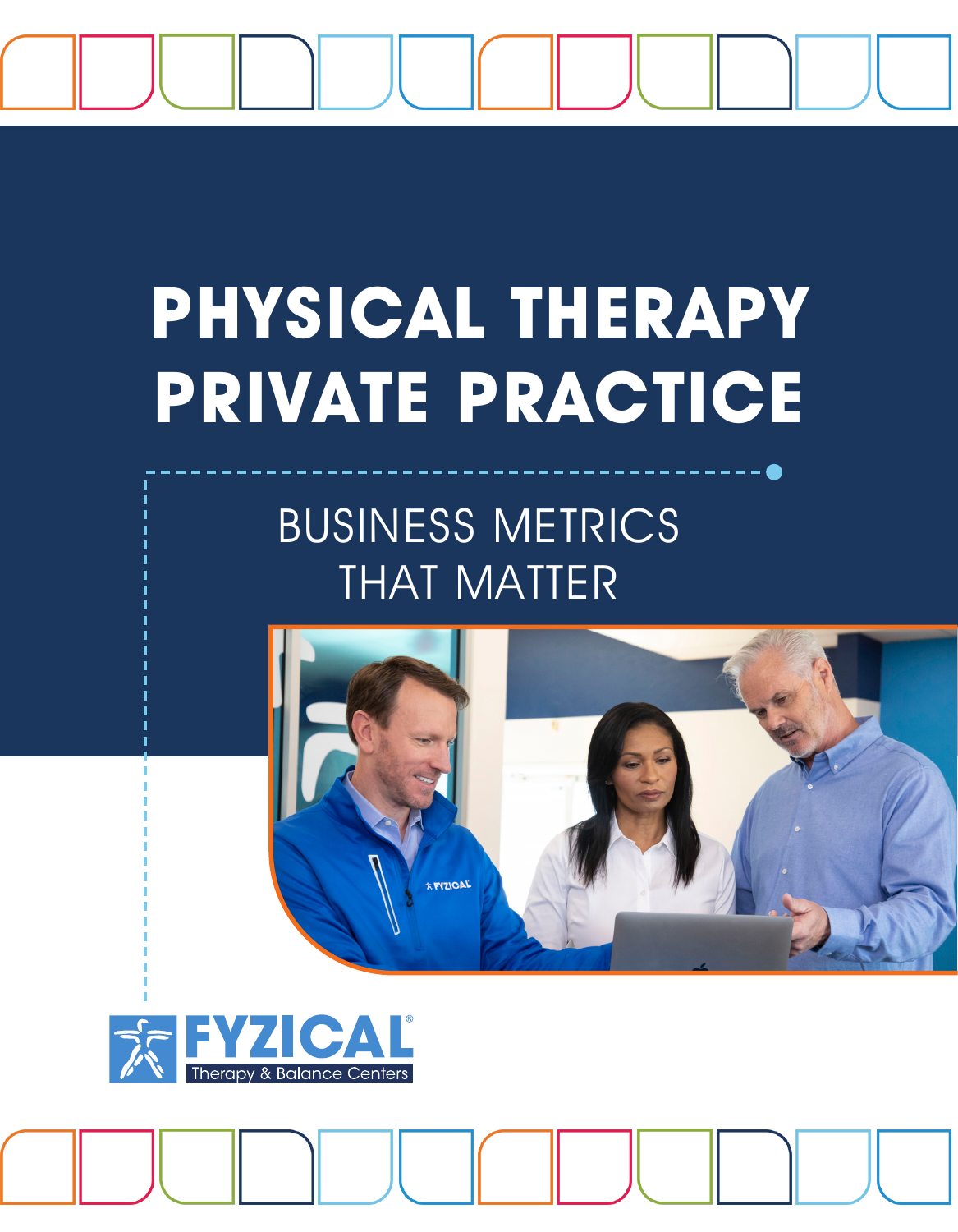

## **KEY PERFORMANCE INDICATORS**

Metrics matter. Tracking metrics lets you improve results and meet important objectives within your practice. If you want a healthy cash flow and an actionable way to achieve your business goals, you need to know the key performance indicators for your physical therapy private practice.

The following metrics are what you should be tracking to have a proper pulse on the heartbeat on your business:

- Revenue per full time team member
- Total payroll vs. net sales (as %)
- Gross margin vs. net sales (as %)
- Operating expenses vs. net sales (as %)
- Facility expenses vs. net sales (as %)
- Rent vs. of net sales (as %)
- Sales & marketing expenses vs. net sales (as %)
- Total employee related expense vs. Net Sales (as %)
- Total administrative expenses vs. Net Sales (as %)
- Accounts receivable should be \_\_\_\_\_ days' sales outstanding or less
- Cash reserves should exceed \_\_\_\_\_\_ financial obligations
- No more than 15% of your referrals should come from any one group
- No more than 5% of your referrals should come from any one individual
- Know debt to equity ratio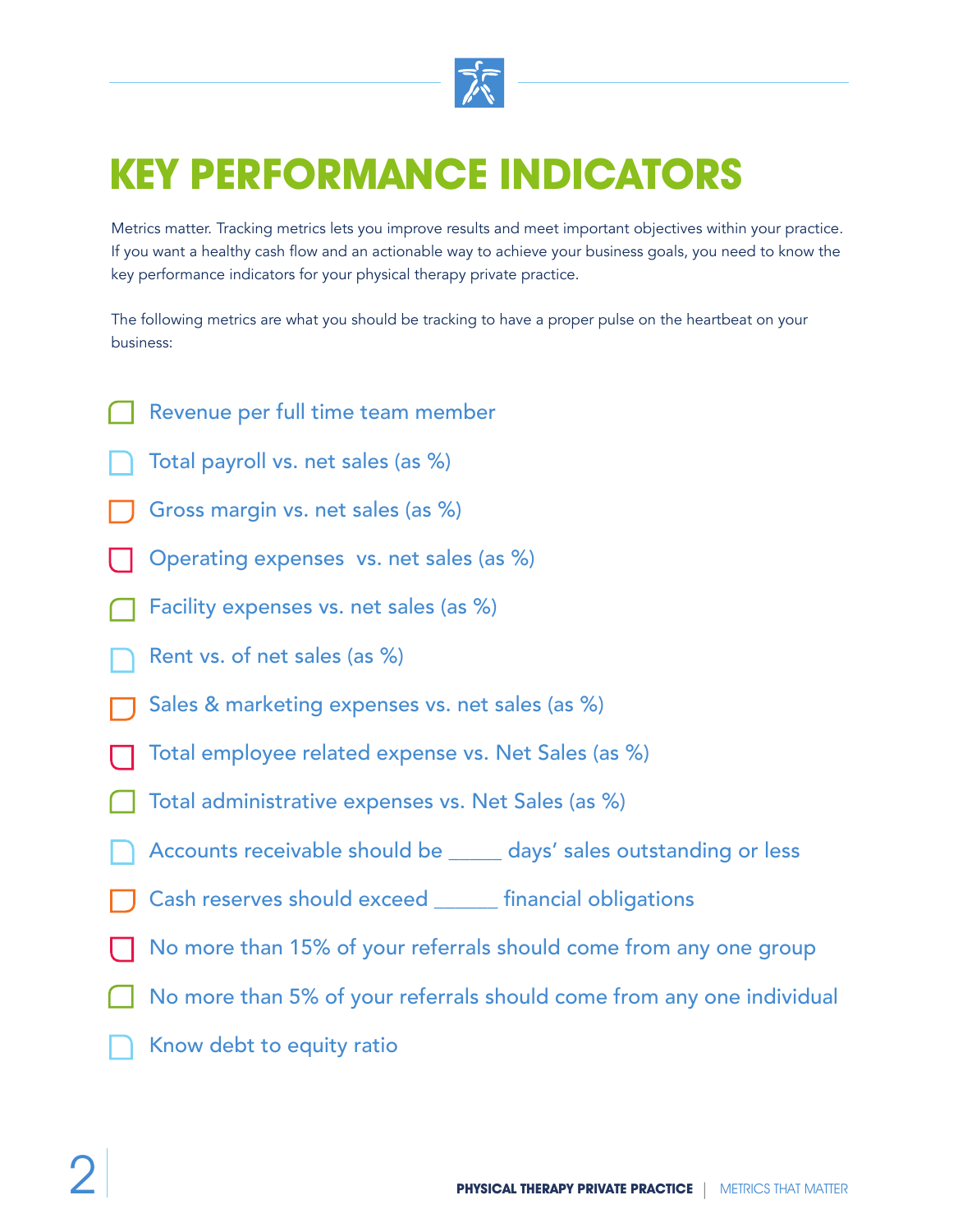

## **IMPROVE RESULTS HIT YOUR GOALS**

Our advisors would be happy to help you analyze and understand key performance indicators for your physical therapy practice, we will complete a business analysis to help you understand where your practice stacks up and the opportunities you have to improve. While our formulas are proprietary, more than half of all our practices see a 40%\* growth in their collections when they use our model. When private practitioners succeed, everyone wins!





For a comprehensive business analysis and to see how you measure up against the industry standard. Contact a FYZICAL Advisor.

\*FYZICAL conversion model saw the following revenue growth; average 40%, median 37.7%, 51% (44/87) who joined FYZICAL met or exceeded the average 40% revenue growth. p.48 F.D.D.